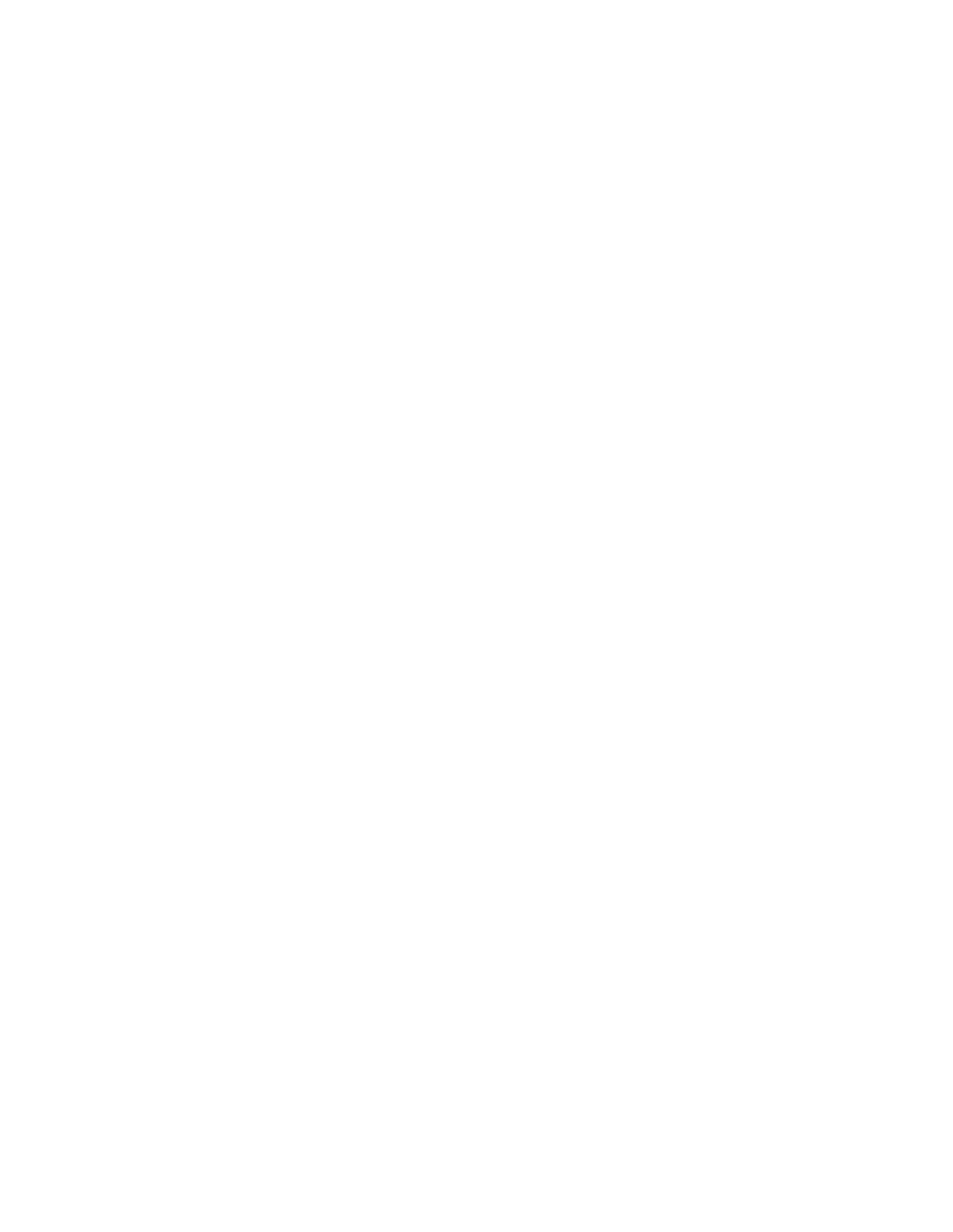### **BURKE, Justice.**

[¶1] Randall Britton was convicted of involuntary manslaughter for the suffocation death of his girlfriend"s infant daughter. Before trial, the district court ruled that evidence of bruising on the child"s body would not be admissible. At trial, however, a medical report that included references to bruising was admitted into evidence without objection. On appeal, Mr. Britton challenges the admission of this information into evidence. We conclude that it was harmless error, and affirm Mr. Britton"s conviction.

[¶2] Mr. Britton also challenges a provision of his written sentence ordering him to pay public defender fees. Mr. Britton contends that this provision is invalid because it is contrary to the district court's oral ruling. The State concedes this issue, and we remand for correction of Mr. Britton"s sentence.

## *ISSUES*

[¶3] Mr. Britton raises these two issues:

1. Did the district court err when it allowed into evidence a State exhibit which contained numerous references to information that the court had previously ruled inadmissible under W.R.E. 404(b)?

2. Is Appellant"s sentence illegal because the trial court imposed fees for his public defender"s representation in the written Judgment and Sentence, contrary to the trial court's previous finding at sentencing that he did not have the ability to pay these fees?

The issues listed by the State add some helpful details:

A. Did the district court commit reversible error in permitting the introduction of State"s Exhibit 10 that contained references to bruising on the victim"s buttocks?

B. Did the district court impose an erroneous sentence by awarding public defender"s fees in its written Judgment and Sentence?

# *FACTS*

[¶4] Mr. Britton was employed as a long-haul truck driver. In 2007, he met Nichole Waters. Soon after their meeting, Ms. Waters and her daughter went "on the road" with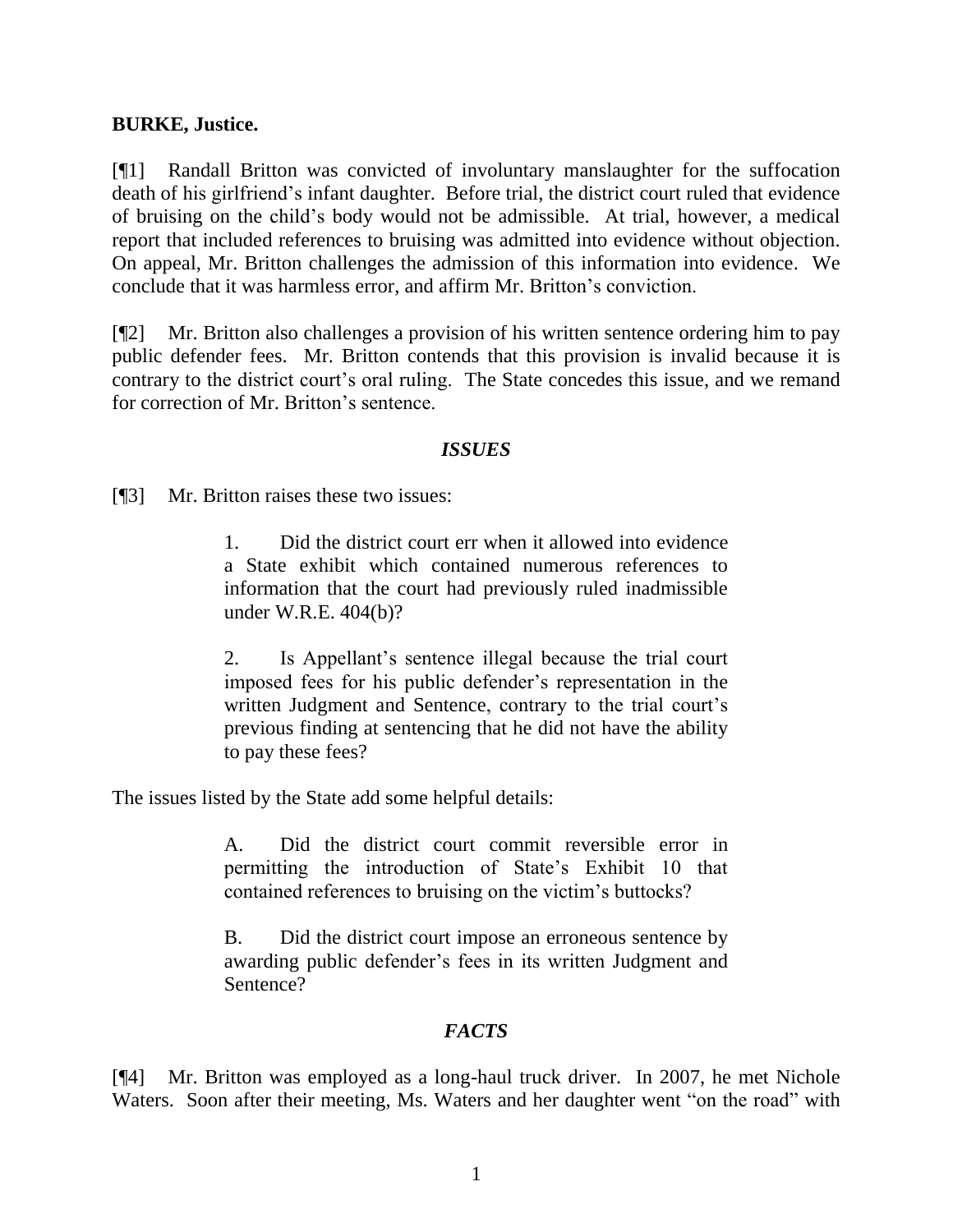Mr. Britton in his truck.

 $\overline{a}$ 

[¶5] On May 11, 2007, Ms. Waters and her eleven-month-old daughter were with Mr. Britton as he drove the truck west on Interstate 80 through southern Wyoming. The child was "fussy" that day because she was teething and congested, but she quieted when Ms. Waters gave her some cough medication. They stopped in Rock Springs to deliver a load, and then went to a local truck stop for something to eat. As they left the truck stop, the child became fussy again. Mr. Britton gave her a bottle, and wrapped her tightly in a blanket – "like a burrito," in his words – so that only the top of her head and her feet were visible. He then placed her on her stomach on the floor of the sleeper compartment.

[¶6] When they stopped at a truck stop in Evanston, Mr. Britton noticed that the child"s feet appeared blue. He checked the child and found that she was not breathing. As he attempted to resuscitate the child, Ms. Waters called 911, and an ambulance and a police vehicle soon arrived. Emergency response personnel continued resuscitation efforts as they took the child to the emergency room, but after a few minutes at the hospital she was pronounced dead.

[¶7] An autopsy revealed no apparent cause of death, and the doctor initially offered the conclusion that the child"s death was "in the category of the Sudden Infant Death Syndrome." Later, however, the doctor received information from the police department that the child "had been intentionally wrapped in a blanket for the purpose of stopping her crying, and a short time later was found blue [and] not breathing." Based on this additional information, the doctor provided a "revised opinion" that the cause of death was "asphyxia, due to suffocation," and that the "manner of death is homicide."

[¶8] Mr. Britton was charged with one count of involuntary manslaughter in violation of Wyo. Stat. Ann. § 6-2-105 (LexisNexis 2007).<sup>1</sup> He entered a plea of not guilty, and trial was scheduled for May 19, 2008. The district court's scheduling order required the State to provide notice of any evidence of uncharged misconduct that would be introduced under W.R.E. 404(b). The State provided no such notice, apparently believing that none of the evidence it planned to introduce fell under W.R.E. 404(b). Approximately a month before trial, the State provided a list of witnesses and exhibits it intended to use at trial, including photographs of the child, a recorded interview in which Mr. Britton admitted that he had spanked the child, testimony from a police officer who had heard Mr. Britton's interview, and testimony from another officer who had observed

<sup>&</sup>lt;sup>1</sup> In pertinent part, Wyo. Stat. Ann. § 6-2-105 provides that "(a) A person is guilty of manslaughter if he unlawfully kills any human being without malice, expressed or implied . . . (ii) Involuntarily, but recklessly. . . . (b) Manslaughter is a felony punishable by imprisonment in the penitentiary for not more than twenty (20) years."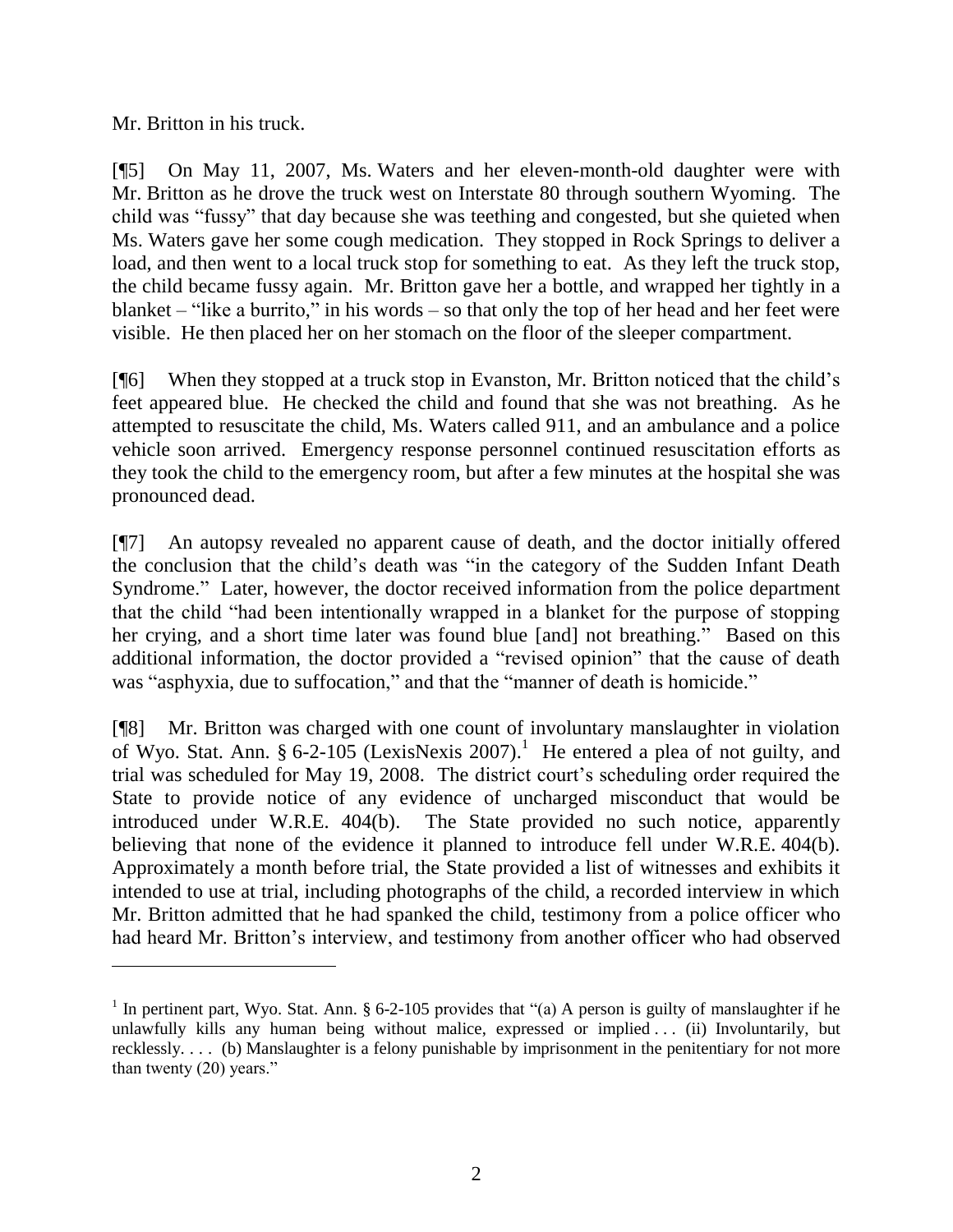bruising on the child"s body.

[¶9] Because some of the hearings on evidentiary issues were apparently informal, and not reported, the record is vague on many details of the pretrial proceedings in this case. The record establishes, however, that the district court indicated prior to trial that evidence concerning spanking or bruising would probably be inadmissible, and instructed counsel not to refer to such information during opening statements. In a hearing soon after the trial began, the district court again considered issues concerning W.R.E. 404(b) evidence. The parties agreed that two of the State"s photographs could be admitted into evidence, and the State agreed not to offer other photographs showing bruising on the child"s body. The State also apparently agreed not to offer any evidence concerning Mr. Britton"s spanking of the child.

[¶10] At trial, the State offered into evidence Exhibit 10, the child"s medical records from the Evanston hospital. Among twenty-four pages of detailed notes and medical information are five references to the child"s bruises, made by different emergency room personnel soon after the child was declared dead. 2 Mr. Britton did not object to Exhibit 10, and the district court admitted it into evidence.

[¶11] On May 21, 2008, the jury returned a verdict of guilty on the charge of involuntary manslaughter. On May 23, 2008, the district court wrote a letter to counsel observing that "Exhibit 10 (the Evanston hospital report) contained a reference to the bruising on the child"s buttocks." After reviewing its pretrial rulings on such evidence, the district court wrote that "this was inadvertent," but the "evidence was, nevertheless, submitted to the jury in violation of my order." The district court took no further action, stating that it had "brought this to [counsels'] attention so that each of you may reflect on what, if anything, can or should be done." Mr. Britton did not move for a new trial or seek other relief from the district court. After the district court entered judgment and sentenced Mr. Britton to two to six years in prison, Mr. Britton filed this appeal.

 $2^{2}$  For the sake of completeness, we will quote the five references here. We note, however, that the impact of these references seems greater when they are collected and highlighted in a single footnote than when they are scattered through twenty-four pages of other notes and medical information. On page 6, of Exhibit 10, is a nurse's handwritten notation of "bruises in various stages of healing noted over both buttocks." On page 7, in the same nurse's handwriting, is an indication that "bruises were noted all over buttocks." On page 15, notes from a person on the "case management team" indicated "bruising all over buttocks." On page 16, notes from the attending physician include the comment, "Bruises on buttocks in 3 radiating lines sugg[estive] of finger marks." On page 17, apparently also notes from the attending physician, there is a check mark next to the text "no evidence of trauma," followed by the handwritten comment "later found bruises on buttocks."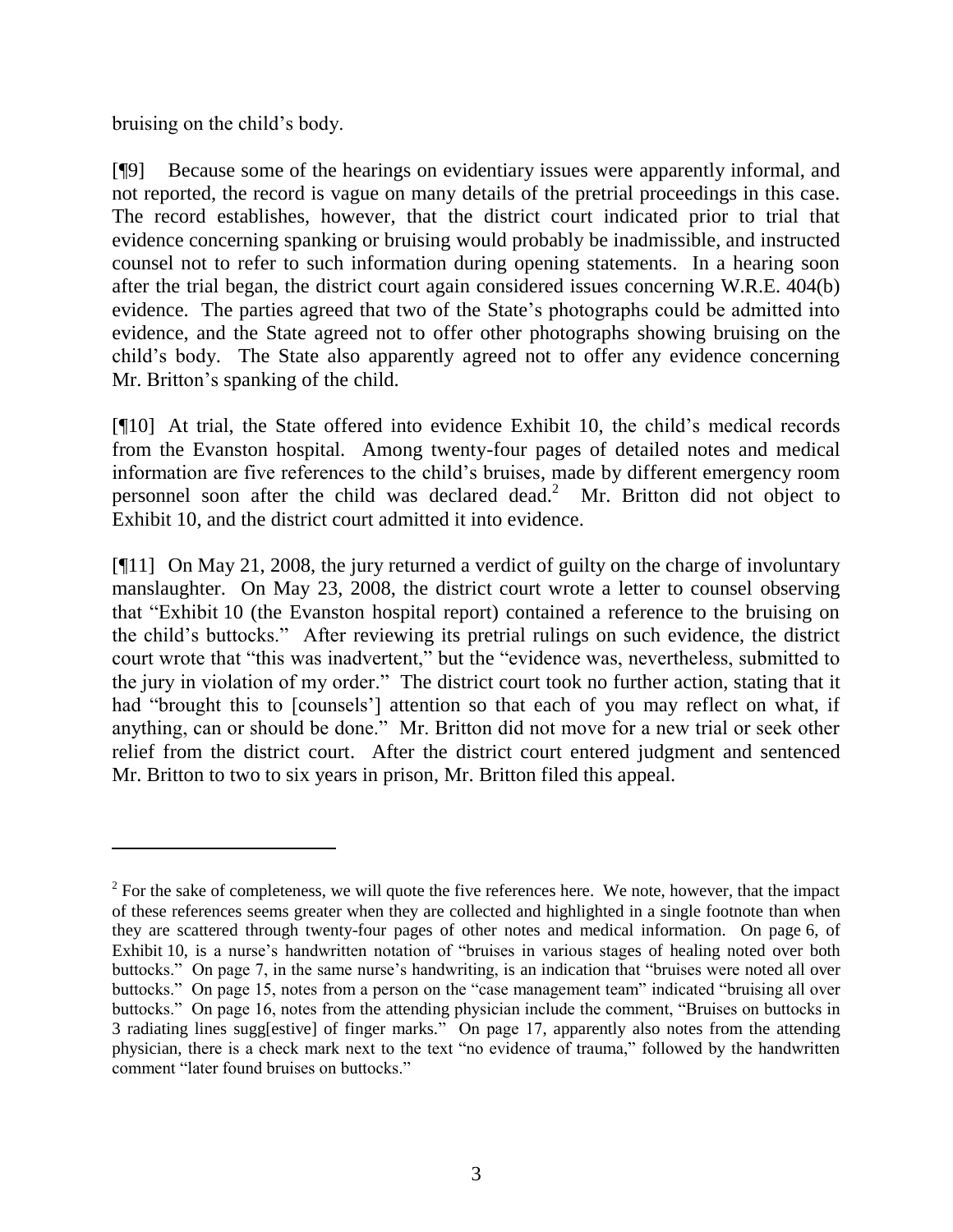## *STANDARD OF REVIEW*

[¶12] The parties disagree on the appropriate standard of review. Mr. Britton did not object to the introduction of Exhibit 10 at trial. On that basis, the State asserts that the plain error standard of review should apply, citing *Dettloff v. State*, 2007 WY 29, ¶ 34, 152 P.3d 376, 385 (Wyo. 2007), among other cases.

[¶13] Mr. Britton points out that, in previous cases, we have established that a defendant's pretrial demand for notice of intent to introduce evidence under W.R.E. 404(b) may serve as an objection to the introduction of such evidence. *Howard v. State*, 2002 WY 40, ¶ 23, 42 P.3d 483, 491 (Wyo. 2002). Although Mr. Britton did not file a demand, the district court issued a scheduling order that required the State to provide notice of any proposed W.R.E. 404(b) evidence. Mr. Britton contends that the court's order served the same purpose as a defendant"s request for notice, and so also preserved his objection to the admission of evidence under W.R.E. 404(b). On that basis, Mr. Britton urges us to review for abuse of discretion, citing *Johnson v. State*, 936 P.2d 458, 462 (Wyo. 1997), among other cases.

[¶14] It is unnecessary for us to choose between the two standards of review, because the result is the same under either standard. The district court's letter, written soon after trial, stated that the admission of Exhibit 10 violated the order excluding such evidence. Without deciding this issue, we accept the district court's conclusion that Exhibit 10 was admitted into evidence in error. We will consider that error sufficient, for purposes of this case, to establish an abuse of discretion under the standard of review advocated by Mr. Britton. *See Johnson*, 936 P.2d at 462. We will also treat that error as sufficient, in this case, to establish an error clearly demonstrated in the record, and the violation of a clear and unequivocal rule of law, satisfying the first two requirements of the plain error standard advocated by the State. *See Guy v. State*, 2008 WY 56, ¶ 9, 184 P.3d 687, 692 (Wyo. 2008).

[¶15] Under both standards of review, the next step is to consider whether the error was prejudicial or harmless. The test is the same under either standard: we will reverse if there is a reasonable possibility that the verdict would have been more favorable to the Appellant if the error had not been made.<sup>3</sup> The dispositive question in this case, then, is

 $\overline{a}$ 

<sup>&</sup>lt;sup>3</sup> Under the abuse of discretion standard, we have said that "Error is prejudicial if there is a reasonable possibility that the verdict might have been more favorable to the defendant if the error had not been made." *Reay v. State*, 2008 WY 13, ¶ 8, 176 P.3d 647, 650 (Wyo. 2008). In cases applying the plain error standard, we have written that error is prejudicial when "a reasonable probability exists, absent the error, that the appellant may have enjoyed a more favorable verdict." *Guy*, ¶ 9, 184 P.3d at 692. This analysis is also consistent with W.R.A.P. 9.04, which provides that "Any error, defect, irregularity or variance which does not affect substantial rights shall be disregarded by the reviewing court."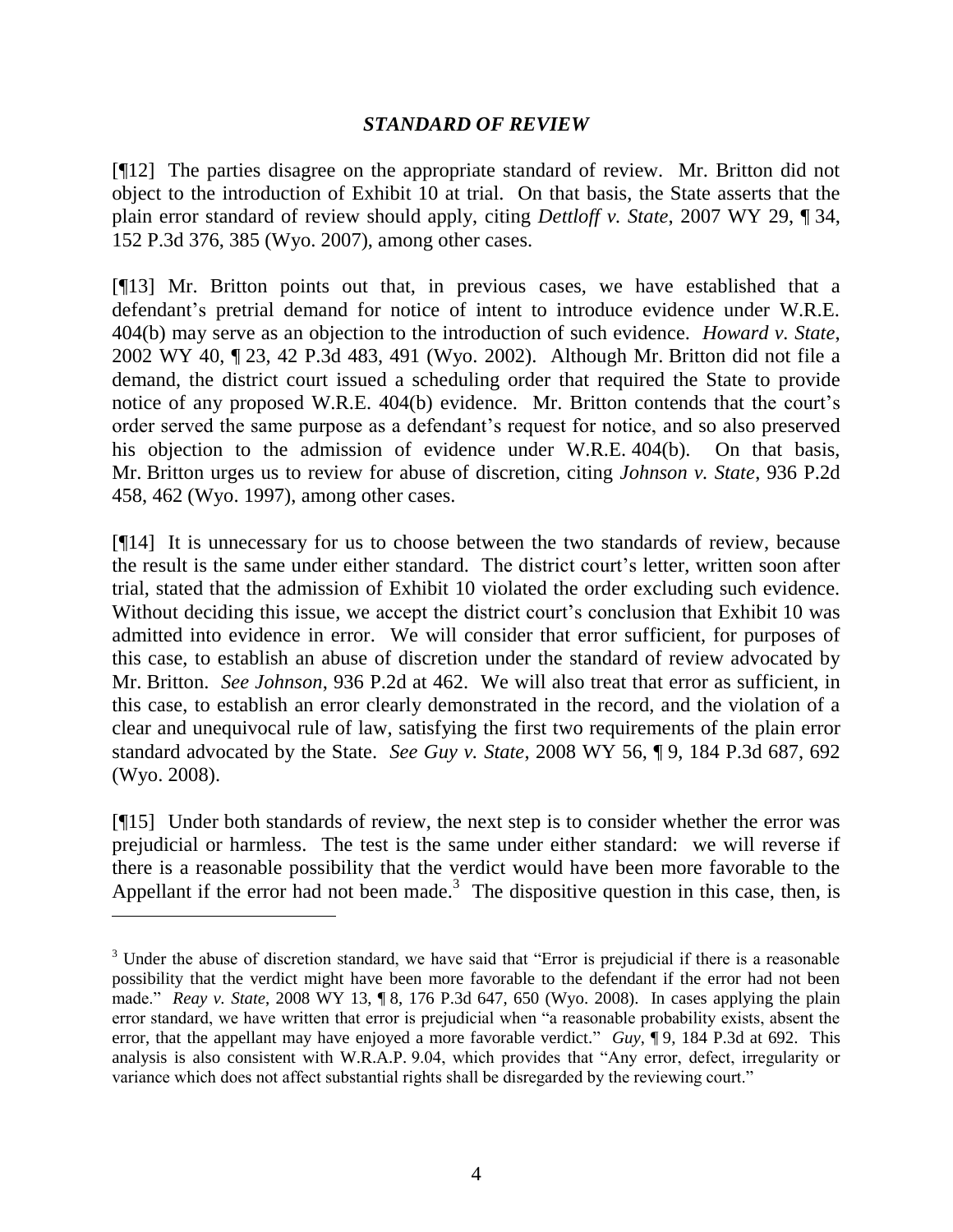whether the admission into evidence of Exhibit 10, with its references to bruising, resulted in material prejudice to Mr. Britton.

# *DISCUSSION*

[¶16] To determine whether the introduction of Exhibit 10 resulted in material prejudice, we begin by reviewing the sort of unfairly prejudicial evidence that is inadmissible under W.R.E. 404(b). That rule provides as follows:

> Evidence of other crimes, wrongs, or acts is not admissible to prove the character of a person in order to show that he acted in conformity therewith. It may, however, be admissible for other purposes, such as proof of motive, opportunity, intent, preparation, plan, knowledge, identity, or absence of mistake or accident.

We have explained that this rule reflects the principle "that the defendant in a criminal case "should not be convicted because he is an unsavory person, nor because of past misdeeds, but only because of his guilt of the particular crime charged."" *Leyva v. State*, 2007 WY 136, ¶ 19, 165 P.3d 446, 452 (Wyo. 2007) (*quoting* 1 Christopher B. Mueller & Laird C. Kirkpatrick, *Federal Evidence* § 4:21, at 691-92 (3d ed. 2007)).

[¶17] In his brief, Mr. Britton posits that the jury may have convicted him, not because of his guilt on the charge of involuntary manslaughter, but because it was angered by other suggestions of child abuse. As he contends:

> This case concerns the death of a very young child. Evidence o[f] the previous injuries to that child, which are interpreted as abuse, is by nature some of the most prejudicial evidence possible. The court initially had numerous jurors express concerns about serving on this type of case and a propensity to want to vindicate the child. As the trial court noted: "we had jurors coming in here, talking about their concern about the effect on them and everything else. These are difficult cases." . . . The significance of evidence of previous abuse cannot be underscored.

[¶18] Mr. Britton"s argument depends on this chain of reasoning: (1) the jury focused on Exhibit 10"s references to bruising; (2) it interpreted the bruising as evidence of child abuse; (3) it presumed that Mr. Britton had abused the child; and (4) it voted to punish Mr. Britton because of his past misdeeds. Upon examination, this chain of reasoning has too many weak links to demonstrate that the admission of Exhibit 10 worked any material prejudice against Mr. Britton.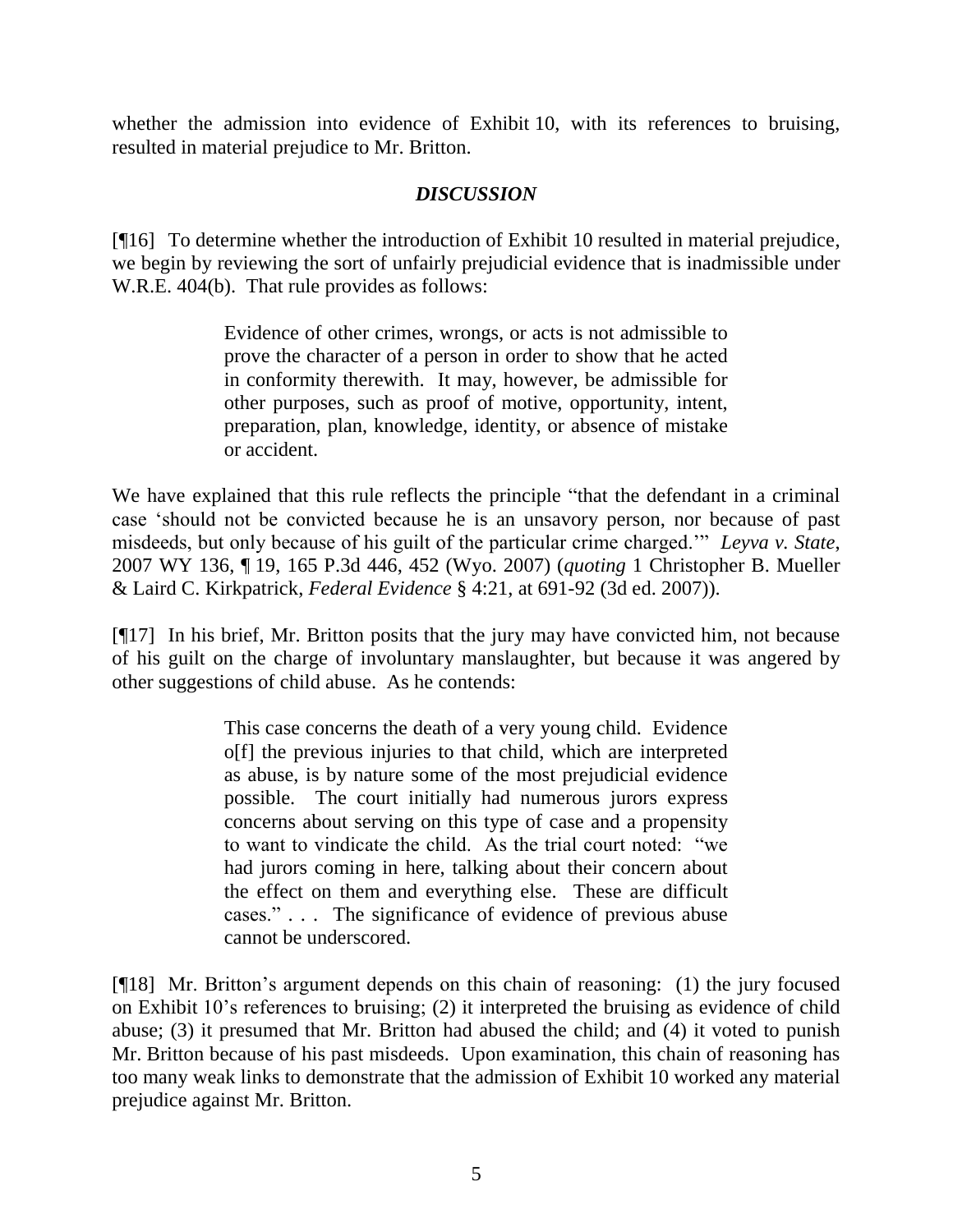[¶19] Exhibit 10 consists of twenty-four pages of medical notes, within which are five references to bruises on the child"s body. These references are surrounded by other notes and medical information. The first reference is fairly typical. On a full page of handwritten lines of medical information, the notation "bruises in various stages of healing noted over both buttocks" appears on lines sixteen and seventeen. The notation is not underlined, capitalized, or highlighted in any way. During the trial, neither party referred to this comment, or to any of Exhibit 10"s notations on bruising.

[¶20] Indeed, the events at trial demonstrate that neither party noticed Exhibit 10"s references to bruising. Defense counsel did not object when Exhibit 10 was offered into evidence. The prosecution did not redact the references to bruises, as it had done with at least one other trial exhibit. Even the district court did not notice the references to bruising until after the trial. We may presume that the jury considered all of the evidence presented. Still, there is no reason to believe that the jury focused unduly on these scattered references to bruises. The first link in Mr. Britton's chain of reasoning – that the jury read and relied on Exhibit 10"s references to bruising – may be plausible, but it is not compelling.

 $[$ [[21] The second link in Mr. Britton's chain – that the jury interpreted the bruises as evidence of child abuse – is also possible but unconvincing. There was no evidence put to the jury that the bruises were the result of spanking or child abuse. The only mention of bruising during the trial was when Mr. Britton"s defense counsel, in his opening statement, told the jury that Mr. Britton had wrapped the child in a blanket "and instead of setting her on the sleeper bed where she had fallen off before – the evidence will be that she bruised her forehead from falling off that – he set her on the floor." No witness ever testified that the bruises were caused by human hands. Exhibit 10 contained no explanation of the cause of the bruising, only the cryptic notation on page 16 of bruises "in 3 radiating lines sugg[estive] of finger marks." This vague suggestion is inadequate to make it reasonably probable that the jury interpreted the bruises as evidence of child abuse.

[¶22] The third link in Mr. Britton"s chain – that the jury presumed it was Mr. Britton who abused the child  $-$  is the weakest. The parties knew that Mr. Britton, in a police interview, admitted that he had spanked the child. The jury did not know that. The recording of Mr. Britton"s interview was never played for the jury. No witnesses referred to this admission by Mr. Britton. The State assured the district court at least twice during trial that its witnesses had been instructed to avoid any mention of Mr. Britton spanking the child. The witnesses complied with that instruction, and as a result, there was no evidence presented to the jury that Mr. Britton had ever spanked the child. Given the lack of any evidence connecting Mr. Britton and the child"s bruises, it seems unlikely that the jury would have been distracted by unsupported speculation that Mr. Britton had previously abused the child.